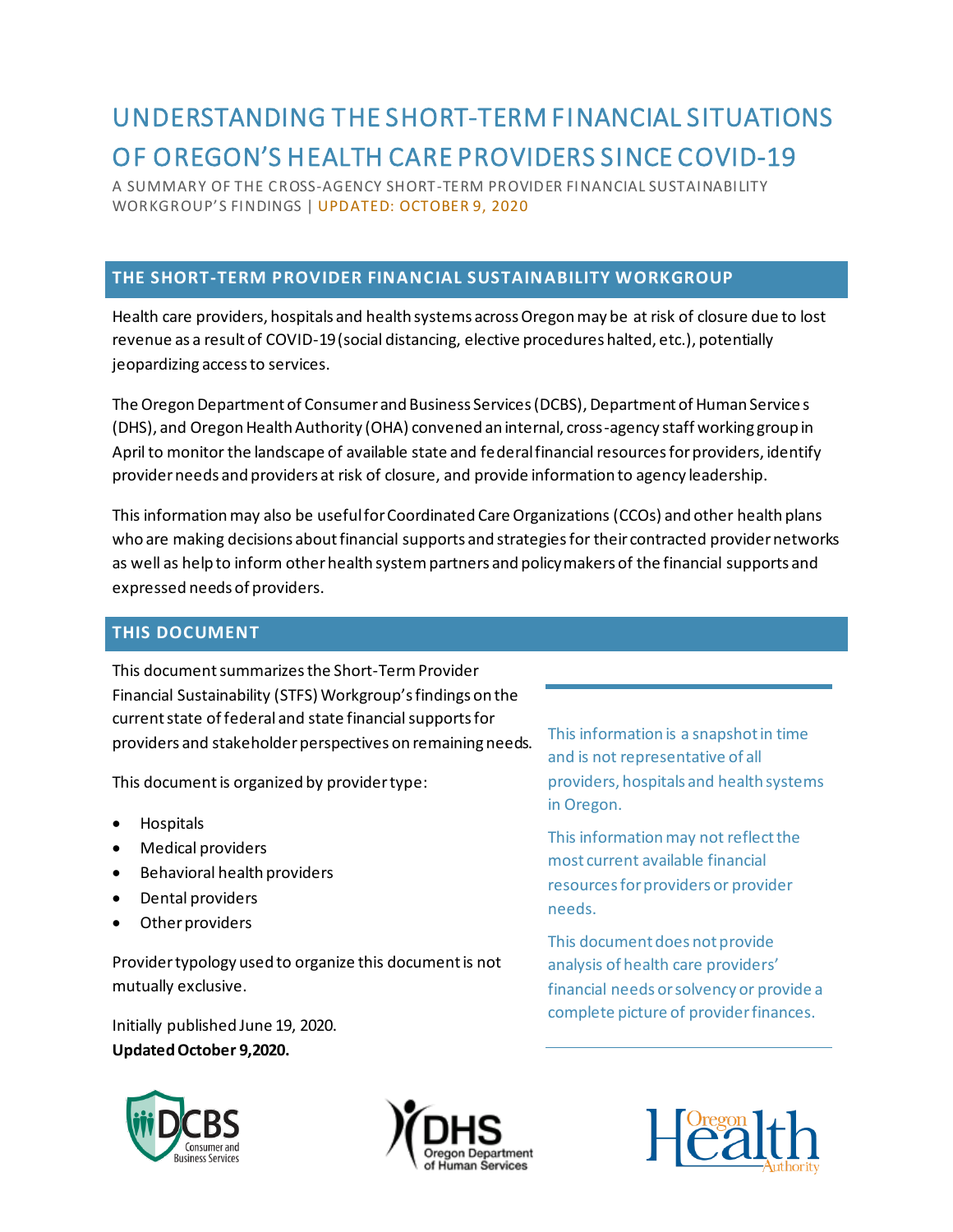#### **FOR MORE INFORMATION**

Provider Financial Supports: CCO Strategies and Federal Funding Summaries [https://www.oregon.gov/oha/FOD/Pages/Provider-Financial-Supports.aspx](https://www.oregon.gov/oha/FOD/Pages/Provider-Financial-Supports.aspx?wp4871=l:25)

#### **ADDITIONAL STRATEGIES**

Agencies are pursuing additional strategies to gain federal funds in providing financial support for Oregon providers. These strategies are not included in the table below, although many would apply to multiple provider types if approved / implemented.

For more information about these strategies, please contact Lori Coyner, Medicaid Director

**Disaster Relief State Plan Amendment (SPA)**: Approved on July 16, 1 the SPA authorizes OHA to:

- 1) Provide interim stability payments (reconciled for actual claims paid) for eligible fee for service (FFS) (Open Card) providers active contracts in good standing with OHA FFS as of March 1, 2020;
- 2) Provide "reserve service capacity" payments to adult and child behavioral health residential settings for reasons including vacancies created as a result of reconfiguring bed space for physical distancing and lower referrals due to COVID-19 concerns;
- 3) Provide enhanced rates and supplemental payments to Tribal and Urban Indian Health Programs; and
- 4) Increase rates for nursing facilities, assisted living facilities, residential care facilities, and private duty nurses.

OHA launched the Fee-For-Service Provider Stability Payment Program on July 31, 2020. As of October 7, OHA has received one application, representing six FFS providers. <https://www.oregon.gov/oha/HSD/OHP/Tools/FFS-Provider-Stability-Payment-Instructions.pdf>

**Disaster Relief Fund (1115 waiver):** If approved by CMS, this waiver would authorize OHA to create a provider relief fund and provide flexibilities to financially support Oregon's changing healthcare landscape.

Provider types called out in the waiver application include pediatricians, behavioral health, rural and safety-net hospitals, dentists, home and community-based care agencies, residential facilities, and tribal health facilities. Dependent on approval of 1115 waiver application and availability of general fund match.

<sup>1</sup> [https://www.oregon.gov/oha/HSD/Medicaid-Policy/StatePlans/20-](https://www.oregon.gov/oha/HSD/Medicaid-Policy/StatePlans/20-0010%20Temporary%20Changes%20to%20Eligibility,%20HPE,%20Payment%20Requirements%20-%20Approved%206-18-2020.pdf)

[<sup>0010%20</sup>Temporary%20Changes%20to%20Eligibility,%20HPE,%20Payment%20Requirements%20-%20Approved%206-18-](https://www.oregon.gov/oha/HSD/Medicaid-Policy/StatePlans/20-0010%20Temporary%20Changes%20to%20Eligibility,%20HPE,%20Payment%20Requirements%20-%20Approved%206-18-2020.pdf) [2020.pdf](https://www.oregon.gov/oha/HSD/Medicaid-Policy/StatePlans/20-0010%20Temporary%20Changes%20to%20Eligibility,%20HPE,%20Payment%20Requirements%20-%20Approved%206-18-2020.pdf)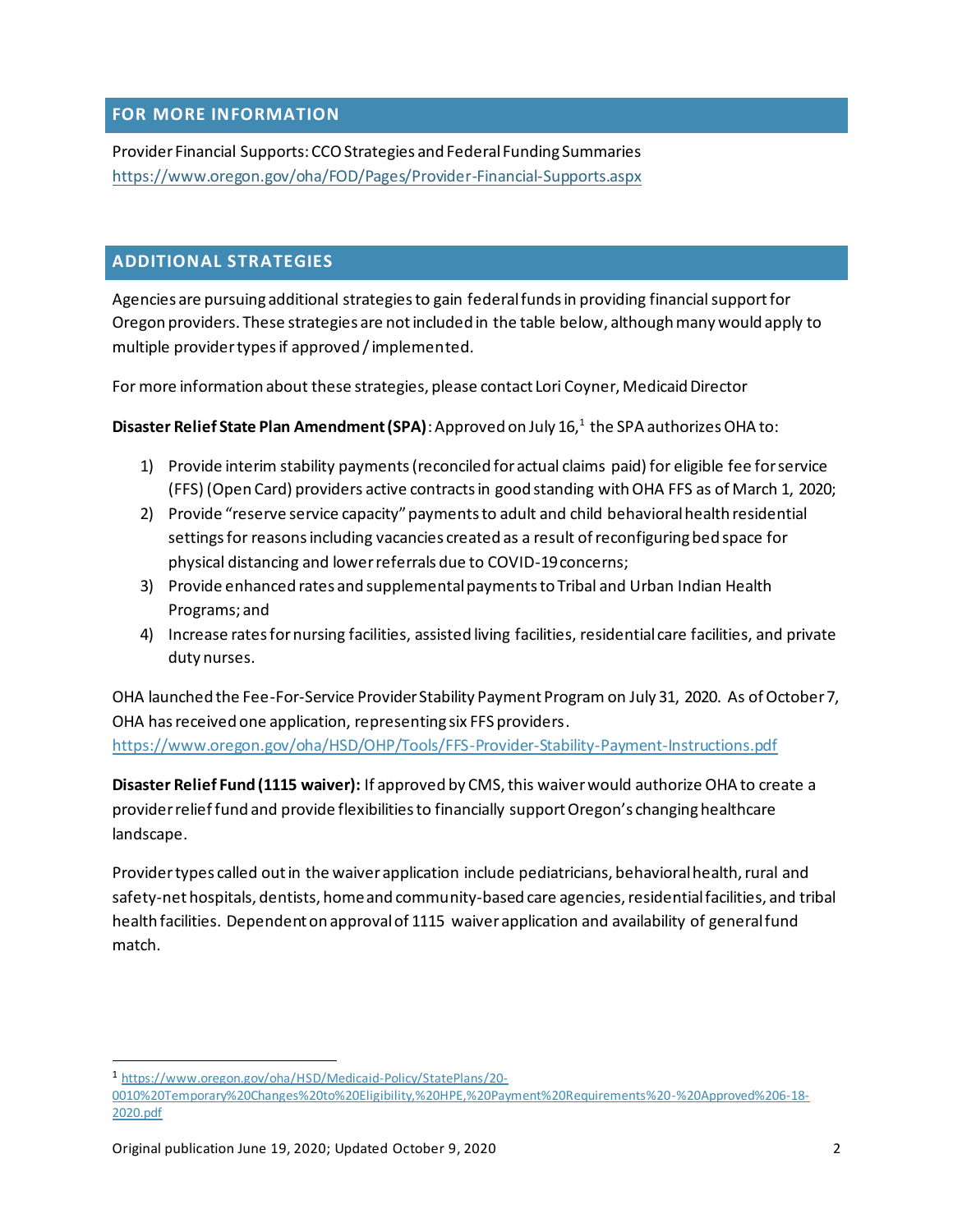## Summary of short-term financial situations, by provider type

The table below summarizes funding for health care providers as of late July, organized by source (federal, state, and other) and by provider type. The table also includes information compiled from conversations with stakeholders, local and national survey data, public testimony and more that helps describe providers' financial situations. This table does not include strategies that are still under development (see page 2 for more details), nor does the table include the Paycheck Protection Program<sup>2</sup> or other state or federal small business relief that providers may be eligible for.

|                  | <b>FEDERAL FUNDING</b>                                                                                                                                                                                                                                                                                                                                                                                                                                                                                                                                                                                                     | <b>STATE FUNDING</b>                                                                                                          | <b>OTHER FUNDING</b> | <b>FINANCIAL SITUATION</b>                                                                                                                                                                                                                                                                                                                                                                                                                                                                                                                                                                                                                                                                                                                                                                   |
|------------------|----------------------------------------------------------------------------------------------------------------------------------------------------------------------------------------------------------------------------------------------------------------------------------------------------------------------------------------------------------------------------------------------------------------------------------------------------------------------------------------------------------------------------------------------------------------------------------------------------------------------------|-------------------------------------------------------------------------------------------------------------------------------|----------------------|----------------------------------------------------------------------------------------------------------------------------------------------------------------------------------------------------------------------------------------------------------------------------------------------------------------------------------------------------------------------------------------------------------------------------------------------------------------------------------------------------------------------------------------------------------------------------------------------------------------------------------------------------------------------------------------------------------------------------------------------------------------------------------------------|
| <b>Hospitals</b> |                                                                                                                                                                                                                                                                                                                                                                                                                                                                                                                                                                                                                            |                                                                                                                               |                      |                                                                                                                                                                                                                                                                                                                                                                                                                                                                                                                                                                                                                                                                                                                                                                                              |
| All Hospitals    | CARES Act Provider Relief Fund (PRF) general<br>distribution (Medicare) payments to hospitals $3$<br>CARES Act PRF COVID-19 High Impact<br>Allocations round 1: no \$ for Oregon hospitals <sup>4</sup><br>CARES Act PRF COVID-19 High Impact<br>Allocations round 2: \$20.1M to 2 Oregon<br>hospitals <sup>5</sup><br>CARES Act PRF Allocations for Safety Net<br>Hospitals - \$69M for AK/OR/WA; few, if any,<br>Oregon hospitals expected to qualify <sup>6,7</sup><br>Hospital Preparedness Program distributions:<br>\$1.8M to OHA and \$2.2M to Oregon<br>Association of Hospitals and Health Systems<br>$(OAHHS)^8$ | \$51M in accelerated<br>Disproportionate Share Hospital<br>(DSH) funds - three program<br>payments to 16 qualifying hospitals |                      | Statewide total margin for Oregon hospitals decreased 19.4<br>percentage points between Q1 2019 and Q1 2020. Statewide<br>net patient revenue declined slightly in Q1 2020, decreasing by<br>\$22.8 million (-0.6%) compared to Q1 2019. Total operating<br>expenses increased by 6.3% compared to the start of 2019,<br>jumping from \$3.36 billion to \$3.58 billion. <sup>11</sup><br>OAHHS requested \$200M from the state legislature to cover<br>COVID-19 revenue loss <sup>12</sup><br>Over \$600M in operating losses in March and April; 41%<br>reduction inpatient revenue (aggregate); CARES Act funding to<br>date covered approximately one month's revenue loss - Oregon<br>was disadvantaged because of its high percentage of Medicare<br>Advantage enrollees. <sup>13</sup> |

<sup>&</sup>lt;sup>2</sup> A summary of Paycheck Protection Program loans to Oregon healthcare businesses is available on OHA's Provider Financial Supports webpage: <https://www.oregon.gov/oha/FOD/Documents/PPP-Distribution-Summary.pdf> <sup>3</sup> \$291M went to 3,454 providers in Oregon, including hospitals in the first distribution, and \$103M for 141 providers in the second distribution<https://data.cdc.gov/Administrative/HHS-Provider-Relief-Fund/kh8y-3es6> and

<https://www.oregon.gov/oha/FOD/Documents/Hospital-PRF-Allocations-051420.pdf>

<sup>4</sup> <https://www.hhs.gov/sites/default/files/covid-19-high-impact-allocation.pdf>

<sup>5</sup> <https://www.hhs.gov/sites/default/files/covid-19-high-impact-allocation-2.pdf>

<sup>6</sup> Approximately \$10 B available nationally for hospitals that qualify. https://www.hhs.gov/about/news/2020/06/09/hhs-announces-enhanced-provider-portal-relief-fund-payments-for-safety-net-hospitals-medicaid-chip-providers. <sup>7</sup> <https://www.hhs.gov/sites/default/files/safety-net-hospital-provider-relief-payment-state-breakdown-adult-acute-care-hospitals.pdf>

<sup>8</sup> <https://www.phe.gov/emergency/events/COVID19/HPP/Pages/overview.aspx>

<sup>11</sup> OHA Hospital Financial & Utilization Dashboard, Q1 2020.<https://www.oregon.gov/oha/HPA/ANALYTICS/Pages/Hospital-Reporting.aspx>

<sup>12</sup> <https://www.oahhs.org/press-releases/hospitals-need-federal-state-help-to-cover-covid-19-revenue-loss/>

<sup>13</sup> OAHHS presentation to House Health Care Committee on May 22, 2020[: https://olis.oregonlegislature.gov/liz/2019I1/Downloads/CommitteeMeetingDocument/221928](https://olis.oregonlegislature.gov/liz/2019I1/Downloads/CommitteeMeetingDocument/221928)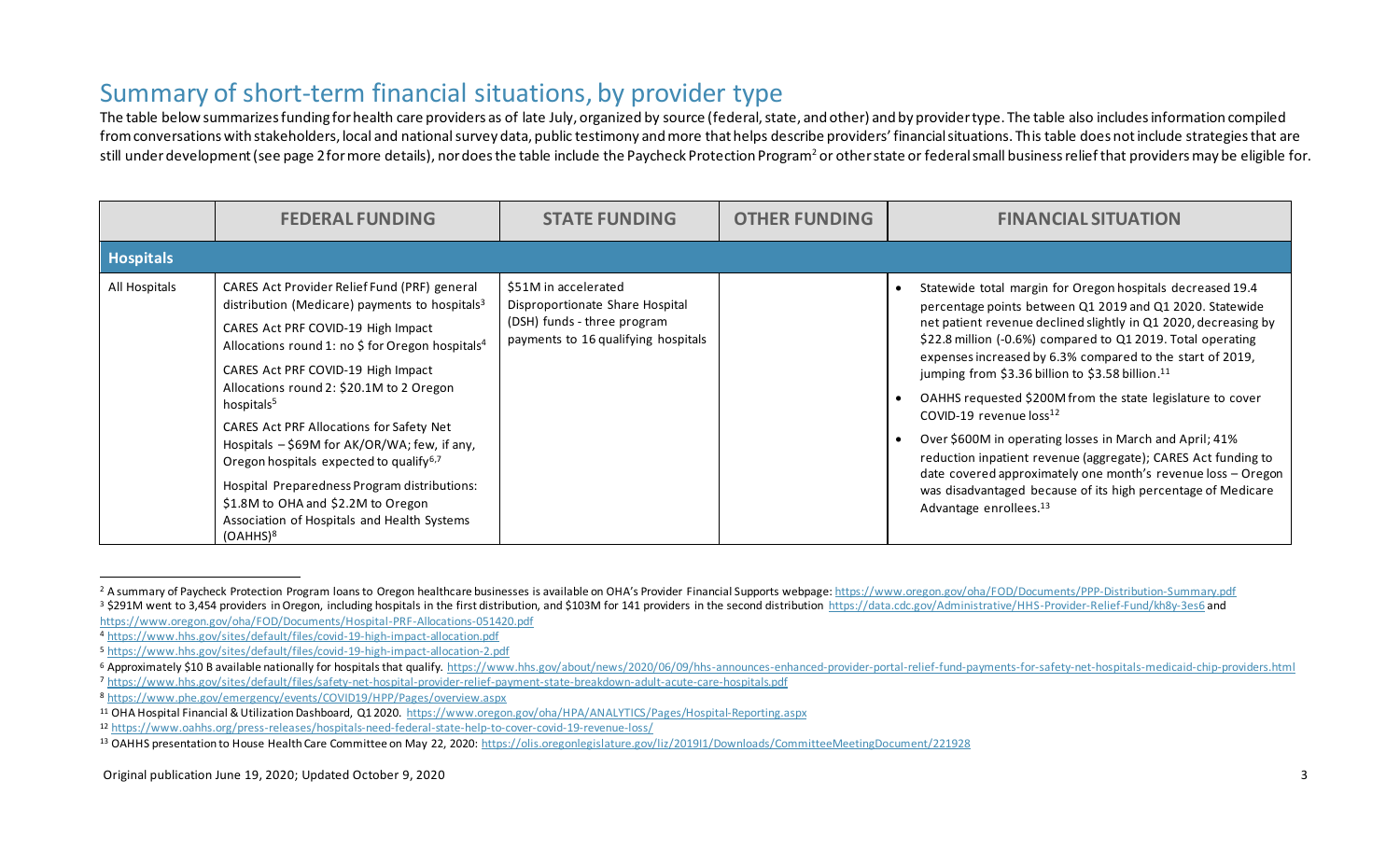|                  | <b>FEDERAL FUNDING</b>                                                                                                                                                                                                                                                                                                                                          | <b>STATE FUNDING</b>                                                                                                                                                                                                                                                                | <b>OTHER FUNDING</b>                                                                  | <b>FINANCIAL SITUATION</b>                                          |
|------------------|-----------------------------------------------------------------------------------------------------------------------------------------------------------------------------------------------------------------------------------------------------------------------------------------------------------------------------------------------------------------|-------------------------------------------------------------------------------------------------------------------------------------------------------------------------------------------------------------------------------------------------------------------------------------|---------------------------------------------------------------------------------------|---------------------------------------------------------------------|
| <b>Hospitals</b> |                                                                                                                                                                                                                                                                                                                                                                 |                                                                                                                                                                                                                                                                                     |                                                                                       |                                                                     |
|                  | \$1.1B in Medicare Accelerated and Advance<br>Payment loans to Oregon hospitals and skilled<br>nursing facilities as of May 2.9<br><b>CARES Act PRF Allocations for Children's</b><br>Hospitals. No Oregon hospitals qualified as of<br>August 14th. <sup>10</sup>                                                                                              |                                                                                                                                                                                                                                                                                     |                                                                                       |                                                                     |
| Rural Hospitals  | <b>CARES Act PRF Allocations for Rural Providers</b><br>round 1 includes \$172M for Oregon, including<br>critical access hospitals and sole community<br>hospitals in rural areas <sup>14</sup><br><b>CARES Act PRF Allocations for Rural Providers</b><br>round 2 (small city and rural specialty hospitals)<br>includes \$20.6M for 7 hospitals <sup>15</sup> | OHA released \$1.84M Rural<br>Hospital Sustainability &<br>Transformation COVID-19 Grant<br>\$50 million from the state<br>Coronavirus Relief Fund for the<br>Oregon Rural Hospital Stabilization<br>Grant program. 20 rural hospitals<br>applied and received funds. <sup>16</sup> | Moda Health advanced<br>payment of \$3.8M to<br>participating hospitals <sup>17</sup> | Rural hospitals have been disproportionately impacted <sup>18</sup> |

<sup>9</sup> [https://www.cms.gov/files/document/covid-accelerated-and-advance-payments-state.pdf#:~:text=Medicare%20Accelerated%20and%20Advance%20Payments%20State-by-](https://www.cms.gov/files/document/covid-accelerated-and-advance-payments-state.pdf#:~:text=Medicare%20Accelerated%20and%20Advance%20Payments%20State-by-State%20and%20by,used%20to%20pay%20out%20Medicare%20claims%20each%20day)

[State%20and%20by,used%20to%20pay%20out%20Medicare%20claims%20each%20day.](https://www.cms.gov/files/document/covid-accelerated-and-advance-payments-state.pdf#:~:text=Medicare%20Accelerated%20and%20Advance%20Payments%20State-by-State%20and%20by,used%20to%20pay%20out%20Medicare%20claims%20each%20day)

<sup>10</sup> <https://www.hhs.gov/sites/default/files/safety-net-hospital-provider-relief-payment-state-breakdown-childrens-hospitals.pdf>

<sup>14</sup> <https://www.hhs.gov/sites/default/files/covid-19-high-impact-allocation.pdf#page=5>

<sup>15</sup> <https://www.hhs.gov/sites/default/files/targeted-distribution-small-city-rural-specialty-hospitals-state-breakdown.pdf>

<sup>&</sup>lt;sup>16</sup> June 5 Joint Emergency Board allocation[: http://www.oregon4biz.com/assets/apps/HospitalStabilizationGrantApp-CV19.pdf](http://www.oregon4biz.com/assets/apps/HospitalStabilizationGrantApp-CV19.pdf) and http://www.oregon4biz.com/News-&-Media/index.php?a=235

<sup>17</sup> [https://www.oregon.gov/OHA/FOD/CCO%20Spending%20Plans/Financing\\_Information\\_Request\\_EOCCO.pdf](https://www.oregon.gov/OHA/FOD/CCO%20Spending%20Plans/Financing_Information_Request_EOCCO.pdf)

<sup>18</sup> <https://www.opb.org/news/article/oregon-hospitals-response-coronavirus-covid-19/> and https://www.kgw.com/article/news/health/coronavirus/oregons-rural-hospitals-hurting-during-coronavirus-pandemic/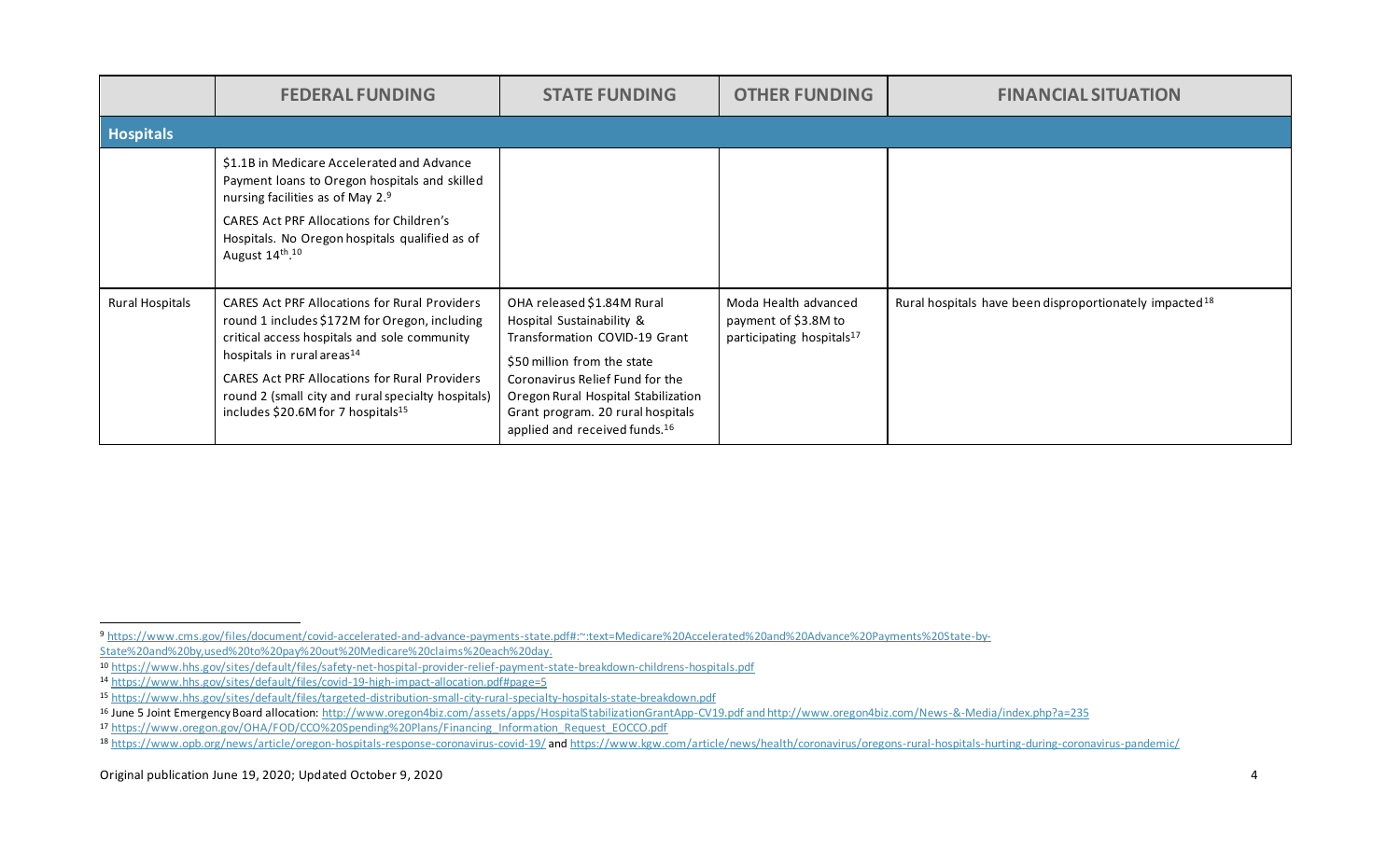|                                                               | <b>FEDERAL FUNDING</b>                                                                                                                                                                                                                                                                                                                                                                                                                                                                                                                                                                                                                 | <b>STATE FUNDING</b>                                                                                                                             | <b>OTHER FUNDING</b>                                                                                                                                 | <b>FINANCIAL SITUATION</b>                                                                                                                                                                                                                                                                                                                                                                                                                                                                                                                                                                                                                                                                                                                                                                                                                                                                |  |  |  |  |
|---------------------------------------------------------------|----------------------------------------------------------------------------------------------------------------------------------------------------------------------------------------------------------------------------------------------------------------------------------------------------------------------------------------------------------------------------------------------------------------------------------------------------------------------------------------------------------------------------------------------------------------------------------------------------------------------------------------|--------------------------------------------------------------------------------------------------------------------------------------------------|------------------------------------------------------------------------------------------------------------------------------------------------------|-------------------------------------------------------------------------------------------------------------------------------------------------------------------------------------------------------------------------------------------------------------------------------------------------------------------------------------------------------------------------------------------------------------------------------------------------------------------------------------------------------------------------------------------------------------------------------------------------------------------------------------------------------------------------------------------------------------------------------------------------------------------------------------------------------------------------------------------------------------------------------------------|--|--|--|--|
|                                                               | <b>Medical Providers</b>                                                                                                                                                                                                                                                                                                                                                                                                                                                                                                                                                                                                               |                                                                                                                                                  |                                                                                                                                                      |                                                                                                                                                                                                                                                                                                                                                                                                                                                                                                                                                                                                                                                                                                                                                                                                                                                                                           |  |  |  |  |
| All providers,<br>including primary<br>care and<br>pediatrics | CARES Act Provider Relief Fund (PRF)<br>distributions to Medicare <sup>19</sup> and Medicaid <sup>20</sup><br>providers (three General Distributions to date)<br>\$72.4M in Medicare Accelerated and Advance<br>Payment loans to physicians, DME suppliers,<br>and others as of May $2^{21}$<br>\$3.4M for Oregon providers for investment in<br>telehealth from \$200M CARES Act COVID-19<br>Telehealth Program <sup>22</sup><br>\$105M CDC funding to support COVID-19<br>testing capacity <sup>23</sup><br>\$643K direct reimbursement to providers for<br>COVID-19 testing and treatment of uninsured<br>individuals <sup>24</sup> | Early release of \$98M for CCO<br><b>Quality Pool</b><br>Suspended 2020 CCO withhold April<br>- December (\$18.8M/month to<br>CCO <sub>s</sub> ) | Many CCO activities to<br>support providers <sup>26</sup><br>M.T. Murdock Charitable<br>Trust COVID-19 Support<br>grants by invitation <sup>27</sup> | Over 50% of Oregon respondents (national physician survey) report<br>financial stress at an all-time high and more than 70% of Oregon<br>respondents report high to severe strain in their practice related to<br>$COVID-1928$<br>More than one third of Oregon respondents indicated they are not<br>likely to have cash on hand to stay open for the next four weeks,<br>and more than 70% reported they are not likely to receive<br>prospective payments from any payer <sup>29</sup><br>Pediatricians have experienced sharp decrease in utilization/<br>revenue at the onset of the pandemic in Oregon <sup>30</sup><br>In an Oregon Pediatric Improvement Partnership (OPIP) survey of<br>practices that serve children (n=37), 57% of practices reported<br>extreme strain on their practices, with all respondents reporting a<br>large decrease in patient volume <sup>31</sup> |  |  |  |  |

<sup>27</sup> <https://murdocktrust.org/>

30 70% decrease in revenue measured at some clinics in early weeks of COVID-19: Children's Health Alliance testimony at March 19th Metrics & Scoring Committee

<https://www.oregon.gov/oha/HPA/ANALYTICS/MetricsScoringMeetingDocuments/2020-03-public-comment-CHA.pdf>

<sup>31</sup> OPIP Partner Meeting June 23, 2020.

<sup>&</sup>lt;sup>19</sup> \$291M went to 3,454 providers in Oregon, and \$103M for 141 providers in the second distributio[n https://data.cdc.gov/Administrative/HHS-Provider-Relief-Fund/kh8y-3es6.](https://data.cdc.gov/Administrative/HHS-Provider-Relief-Fund/kh8y-3es6) A third distribution from another \$20 billion was in early October; previously eligible providers can apply for additional funds.<https://www.hhs.gov/coronavirus/cares-act-provider-relief-fund/general-information/index.html#phase3>

<sup>20</sup> Approximately \$15 B available nationally, pending provider applications[. https://www.hhs.gov/about/news/2020/06/09/hhs-announces-enhanced-provider-portal-relief-fund-payments-for-safety-net-hospitals-medicaid-chip](https://www.hhs.gov/about/news/2020/06/09/hhs-announces-enhanced-provider-portal-relief-fund-payments-for-safety-net-hospitals-medicaid-chip-providers.html)[providers.html.](https://www.hhs.gov/about/news/2020/06/09/hhs-announces-enhanced-provider-portal-relief-fund-payments-for-safety-net-hospitals-medicaid-chip-providers.html) 

<sup>21</sup> [https://www.cms.gov/files/document/covid-accelerated-and-advance-payments-state.pdf#:~:text=Medicare%20Accelerated%20and%20Advance%20Payments%20State-by-](https://www.cms.gov/files/document/covid-accelerated-and-advance-payments-state.pdf#:~:text=Medicare%20Accelerated%20and%20Advance%20Payments%20State-by-State%20and%20by,used%20to%20pay%20out%20Medicare%20claims%20each%20day)

[State%20and%20by,used%20to%20pay%20out%20Medicare%20claims%20each%20day.](https://www.cms.gov/files/document/covid-accelerated-and-advance-payments-state.pdf#:~:text=Medicare%20Accelerated%20and%20Advance%20Payments%20State-by-State%20and%20by,used%20to%20pay%20out%20Medicare%20claims%20each%20day)

<sup>22 \$3,391,616</sup> went to ten OR providers as of 7/8/20. Providers must be non-profit/public.<https://www.fcc.gov/covid-19-telehealth-program>; https://www.healthcaredive.com/news/as-fcc-taps-out-its-coronavirus-telehealth-prog [major-nonprofits-like-p/581240/](https://www.healthcaredive.com/news/as-fcc-taps-out-its-coronavirus-telehealth-program-major-nonprofits-like-p/581240/)

<sup>23</sup> <https://www.cdc.gov/coronavirus/2019-ncov/downloads/php/funding-update.pdf>

<sup>24</sup> <https://data.cdc.gov/Administrative/Claims-Reimbursement-to-Health-Care-Providers-and-/rksx-33p3>

<sup>26</sup> For more information about CCO activities to support providers: https://www.oregon.gov/oha/FOD/Pages/Provider-Financial-Supports.aspx

<sup>28</sup> Impacts of COVID-19 on Oregon Primary Care Providers: Survey Highlights<https://www.oregon.gov/oha/FOD/Documents/PCP-Survey-Summary.pdf>

<sup>29</sup> Impacts of COVID-19 on Oregon Primary Care Providers: Survey Highlight[s https://www.oregon.gov/oha/FOD/Documents/PCP-Survey-Summary.pdf](https://www.oregon.gov/oha/FOD/Documents/PCP-Survey-Summary.pdf)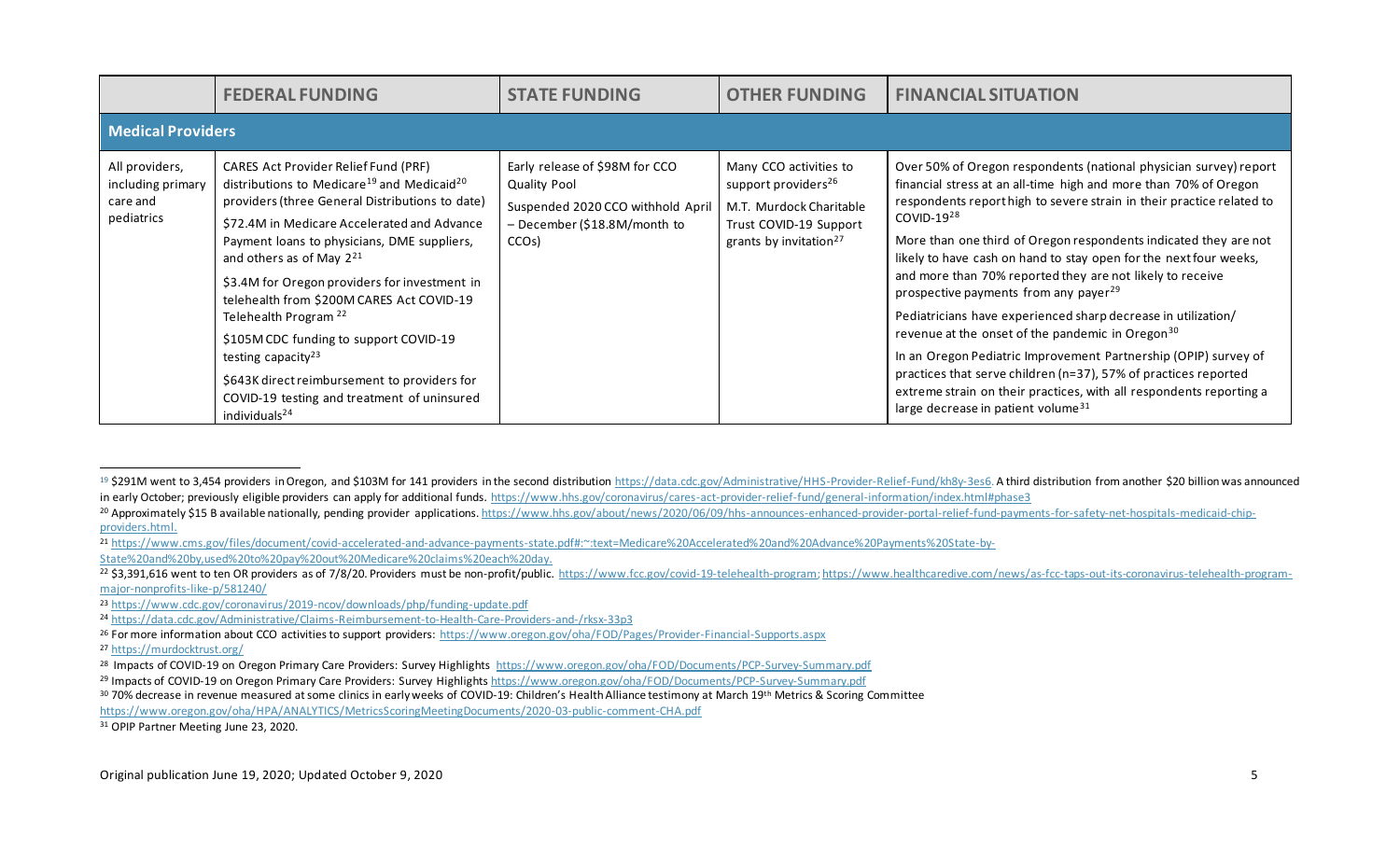|                       | <b>FEDERAL FUNDING</b>                                                                                                                                    | <b>STATE FUNDING</b>                                                                                                                                                            | <b>OTHER FUNDING</b>                                                                                                                                                                                                                           | <b>FINANCIAL SITUATION</b>                                                                                                                                                                                                                          |  |  |  |
|-----------------------|-----------------------------------------------------------------------------------------------------------------------------------------------------------|---------------------------------------------------------------------------------------------------------------------------------------------------------------------------------|------------------------------------------------------------------------------------------------------------------------------------------------------------------------------------------------------------------------------------------------|-----------------------------------------------------------------------------------------------------------------------------------------------------------------------------------------------------------------------------------------------------|--|--|--|
|                       | <b>Medical Providers</b>                                                                                                                                  |                                                                                                                                                                                 |                                                                                                                                                                                                                                                |                                                                                                                                                                                                                                                     |  |  |  |
|                       | Rural Health Care Program carryover funds for<br>telecommunications and broadband <sup>25</sup>                                                           |                                                                                                                                                                                 |                                                                                                                                                                                                                                                | More recent national data and anecdotal information from local<br>health systems indicate utilization has recovered to close to 90% of<br>pre-pandemic baselines, although utilization recovery varies by<br>specialty. <sup>32</sup>               |  |  |  |
| <b>FOHCs and RHCs</b> | $$23M$ for 30 health centers <sup>33</sup><br>\$1.9M for 30 health centers <sup>34</sup><br>\$172M allocated for rural providers including<br><b>RHCs</b> | 21 clinics receive monthly<br>capitation payments from Medicaid<br>Alternate Payment Model program,<br>and may be better positioned than<br>those relying on fee for service \$ | Oregon Community<br>Recovery Fund (Oregon<br>Community Foundation)<br>small grants (\$10-50k) <sup>35</sup><br>\$300K Cambia Health<br>Foundation funds to<br>Oregon Primary Care<br>Association to support<br>COVID-19 response <sup>36</sup> | \$23M in supplemental funding does not go very far, especially given<br>need for infrastructure (e.g. telehealth) <sup>37</sup><br>Health center weekly visits are down by ~66% and 43 health center<br>sites temporarily closed due to COVID-19.38 |  |  |  |
| <b>Tribal Clinics</b> | \$600M for IHS (nationally) <sup>39</sup>                                                                                                                 |                                                                                                                                                                                 |                                                                                                                                                                                                                                                | On April 15 <sup>th</sup> , tribal health directors submitted to OHA Leadership a<br>letter requesting stability payments to address severe financial<br>shortfalls as a result of the public health emergency.                                     |  |  |  |

<sup>25</sup> [https://connectednation.org/texas/2020/06/30/fcc-announces-funding-increase-in-rural-health-care-program-for-funding-year-](https://connectednation.org/texas/2020/06/30/fcc-announces-funding-increase-in-rural-health-care-program-for-funding-year-2020/#:~:text=WASHINGTON%2C%20June%2030%2C%202020%E2%80%94%20The%20Federal%20Communications%20Commission%E2%80%99s,satisfy%20funding%20year%202020%20demand%20for%20the%20Program)

[<sup>2020/#:~:</sup>text=WASHINGTON%2C%20June%2030%2C%202020%E2%80%94%20The%20Federal%20Communications%20Commission%E2%80%99s,satisfy%20funding%20year%202020%20demand%20for%20the%20Program](https://connectednation.org/texas/2020/06/30/fcc-announces-funding-increase-in-rural-health-care-program-for-funding-year-2020/#:~:text=WASHINGTON%2C%20June%2030%2C%202020%E2%80%94%20The%20Federal%20Communications%20Commission%E2%80%99s,satisfy%20funding%20year%202020%20demand%20for%20the%20Program).

<sup>32</sup> <https://www.commonwealthfund.org/publications/2020/aug/impact-covid-19-pandemic-outpatient-visits-changing-patterns-care-newest>

<sup>33</sup> <https://bphc.hrsa.gov/emergency-response/coronavirus-cares-FY2020-awards/or>

<sup>34</sup> <https://bphc.hrsa.gov/emergency-response/coronavirus-covid19-FY2020-awards/or>

<sup>35</sup> <https://oregoncf.org/covid/grants-loans/>

<sup>36</sup> <https://www.cambiahealthfoundation.org/posts/news/2020-05-05/cambia-health-foundation-commits-3-million-to-address-c.html>

<sup>&</sup>lt;sup>37</sup> Oregon Primary Care Association communication with OHA, April and May 2020

<sup>38</sup> ORPCA presentation to House Health Care Committee on May 22, 2020: https://olis.oregonlegislature.gov/liz/201911/Downloads/CommitteeMeetingDocument/221947

<sup>39</sup> Unclear how much of this is directed to tribal clinics in Oregon; As of 5/1/2020, no IHS, Tribal 638 or Urban Indian Health Program in Oregon had received federal funding.

[https://www.ihs.gov/sites/newsroom/themes/responsive2017/display\\_objects/documents/2020\\_Letters/DTLL\\_DUIOLL\\_04032020.pdf](https://www.ihs.gov/sites/newsroom/themes/responsive2017/display_objects/documents/2020_Letters/DTLL_DUIOLL_04032020.pdf)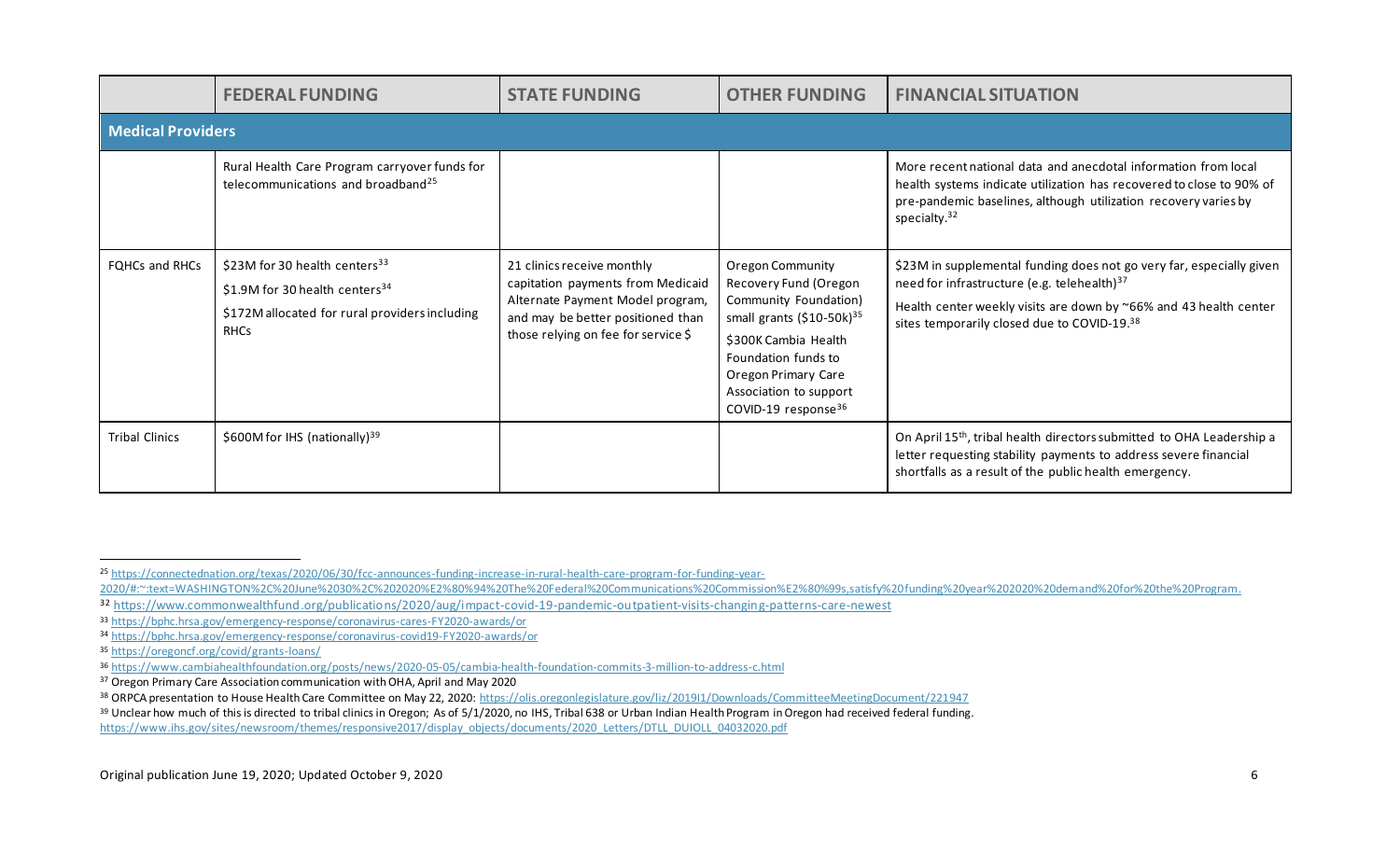|                                    | <b>FEDERAL FUNDING</b>                                                                                                                                                                                                                                                                                                                                                                                                                                                                                                                     | <b>STATE FUNDING</b>                                                                                                                                                                                                                                                                                                                                                                   | <b>OTHER FUNDING</b>                                      | <b>FINANCIAL SITUATION</b>                                                                                                                                                                                                                                                                                                                                                                                                                                                                                                                                                                                                                          |  |  |  |  |
|------------------------------------|--------------------------------------------------------------------------------------------------------------------------------------------------------------------------------------------------------------------------------------------------------------------------------------------------------------------------------------------------------------------------------------------------------------------------------------------------------------------------------------------------------------------------------------------|----------------------------------------------------------------------------------------------------------------------------------------------------------------------------------------------------------------------------------------------------------------------------------------------------------------------------------------------------------------------------------------|-----------------------------------------------------------|-----------------------------------------------------------------------------------------------------------------------------------------------------------------------------------------------------------------------------------------------------------------------------------------------------------------------------------------------------------------------------------------------------------------------------------------------------------------------------------------------------------------------------------------------------------------------------------------------------------------------------------------------------|--|--|--|--|
|                                    | <b>Behavioral Health Providers</b>                                                                                                                                                                                                                                                                                                                                                                                                                                                                                                         |                                                                                                                                                                                                                                                                                                                                                                                        |                                                           |                                                                                                                                                                                                                                                                                                                                                                                                                                                                                                                                                                                                                                                     |  |  |  |  |
| All behavioral<br>health providers | SAMHSA BH supplemental for Tribes<br>$(50.39M)^{40}$<br>SAMHSA Emergency Response (\$1M) <sup>41</sup><br>FEMA Crisis Counseling grant (pending Oregon<br>application) $42$<br>SAMHSA Suicide Prevention grant to OHA<br>$(50.8M)^{43}$<br>CDC Suicide Prevention grant (pending Oregon<br>application) <sup>44</sup><br>CARES Act Provider Relief Fund (PRF)<br>distributions to Medicare <sup>45</sup> and Medicaid<br>providers. The 3rd General Distribution<br>expanded eligibility for behavioral health<br>providers. <sup>46</sup> | Early release of \$98M for CCO<br><b>Quality Pool</b><br>Suspended 2020 CCO withhold April<br>- Dec. (\$18.8M/month to CCOs)<br>\$2.1M from the state Coronavirus<br>Relief Funds allocated for one-time<br>investments in community-based<br>supports, recovery supports, and<br>peer-delivered services to increase<br>capacity to address behavioral<br>health needs. <sup>47</sup> | Many CCO activities to<br>support providers <sup>48</sup> | Residential providers have expressed that they are experiencing<br>decreases in utilization based on low referrals, staffing shortages,<br>physical distancing. We have had a couple of providers close or<br>temporarily halt operations due to COVID-19. Some were in financial<br>distress prior to COVID-19.<br>Several facilities have indicated that staff retention is a concern and<br>they have had to provide financial incentives to ensure staff<br>retention.<br>70% of Oregon respondents to a survey conducted by the National<br>Council for Behavioral Health indicated they didn't think they could<br>survive past three months. |  |  |  |  |
| County<br>behavioral health        | SAMHSA CCBHC Expansion Grants (\$7.2M for<br>three Oregon sites)49                                                                                                                                                                                                                                                                                                                                                                                                                                                                         | OHA advanced payments through<br><b>County Financial Assistance</b>                                                                                                                                                                                                                                                                                                                    | National Council for<br><b>Behavioral Health COVID-</b>   | Counties have expressed concern about reduced utilization due to<br>reductions in non-essential services and physical distancing. Much<br>support for telehealth.                                                                                                                                                                                                                                                                                                                                                                                                                                                                                   |  |  |  |  |

<sup>40</sup> <https://www.samhsa.gov/sites/default/files/covid19-programs-funded-samhsa.pdf>

<sup>41</sup> Four Tribes recipients to dat[e https://www.samhsa.gov/sites/default/files/covid19-programs-funded-samhsa.pdf](https://www.samhsa.gov/sites/default/files/covid19-programs-funded-samhsa.pdf)

<sup>42</sup> <https://www.fema.gov/news-release/2020/05/02/fema-administrator-authority-approve-crisis-counseling-during-coronavirus>

<sup>43</sup> <https://www.samhsa.gov/grants/grant-announcements/fg-20-007>

<sup>44</sup> <https://www.cdc.gov/injury/fundedprograms/comprehensive-suicide-prevention/index.html>

<sup>45 \$291</sup>M went to 3,454 providers in Oregon, and \$103M for 141 providers in the second distributio[n https://data.cdc.gov/Administrative/HHS-Provider-Relief-Fund/kh8y-3es6](https://data.cdc.gov/Administrative/HHS-Provider-Relief-Fund/kh8y-3es6)

<sup>46</sup> Approximately \$15 B available nationally, pending provider applications[. https://www.hhs.gov/about/news/2020/06/09/hhs-announces-enhanced-provider-portal-relief-fund-payments-for-safety-net-hospitals-medicaid-chip](https://www.hhs.gov/about/news/2020/06/09/hhs-announces-enhanced-provider-portal-relief-fund-payments-for-safety-net-hospitals-medicaid-chip-providers.html)[providers.html](https://www.hhs.gov/about/news/2020/06/09/hhs-announces-enhanced-provider-portal-relief-fund-payments-for-safety-net-hospitals-medicaid-chip-providers.html)

<sup>47</sup> https://www.oregon.gov/oha/HSD/AMH/docs/COVID-19%20Funding%20Opportunity%20-%20Applications%20due%208-17-2020.pdf

<sup>48</sup> For more information about CCO activities to support providers:<https://www.oregon.gov/oha/FOD/Pages/Provider-Financial-Supports.aspx>

<sup>49</sup> <https://www.samhsa.gov/sites/default/files/covid19-programs-funded-samhsa.pdf>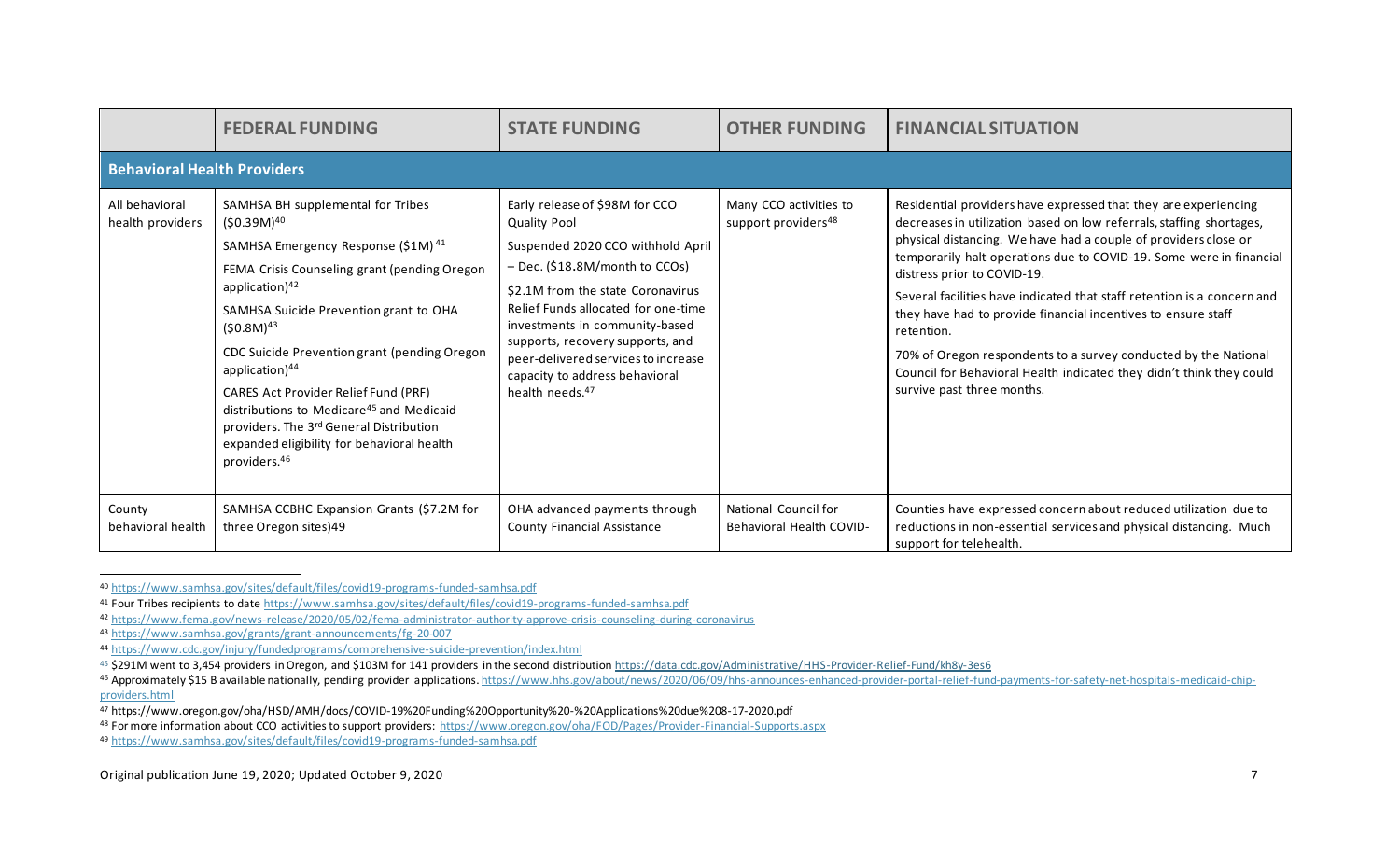|                                    | <b>FEDERAL FUNDING</b>                                                                                                                                                                                                         | <b>STATE FUNDING</b>                                                                                                                                                                          | <b>OTHER FUNDING</b>                        | <b>FINANCIAL SITUATION</b>                                                                                                                                                                                                                                                                                                                                                                                                                                                                                       |
|------------------------------------|--------------------------------------------------------------------------------------------------------------------------------------------------------------------------------------------------------------------------------|-----------------------------------------------------------------------------------------------------------------------------------------------------------------------------------------------|---------------------------------------------|------------------------------------------------------------------------------------------------------------------------------------------------------------------------------------------------------------------------------------------------------------------------------------------------------------------------------------------------------------------------------------------------------------------------------------------------------------------------------------------------------------------|
| <b>Behavioral Health Providers</b> |                                                                                                                                                                                                                                |                                                                                                                                                                                               |                                             |                                                                                                                                                                                                                                                                                                                                                                                                                                                                                                                  |
|                                    | CDC Core State Injury and Violence Prevention<br>(SVIPP) COVID-19 Supplemental Funds - \$173K<br>administered by the Association of Community<br>Mental Health Programs (AOCMHP) in mini-<br>grants to health systems and CBOs | Agreements in two distributions,<br>totaling \$37.2M.<br>\$11M for community mental health<br>programs from the state<br>Coronavirus Relief Fund (federal<br>CARES Act funding) <sup>50</sup> | 19 Relief Fund for<br>members <sup>51</sup> | Concern about access to CCO health-related services funding or<br>other resources for things like phones, services plans, temporary<br>lodging, hotel vouchers, etc.<br>Concern about getting reimbursements for unlicensed<br>clinicians/peers providing COVID-related counseling and mental<br>wellness checkups, especially from commercial insurers.<br>Concerns about lawsuits as result of lack of access to PPE, inability<br>to meet physical distancing guidelines, OSHA complaints from local<br>staff |

<sup>50</sup> <https://pamplinmedia.com/pt/9-news/469367-379903-oregon-lawmakers-approve-280-million-for-pandemic-recovery>

<sup>51</sup> <https://www.thenationalcouncil.org/member-relief-application/>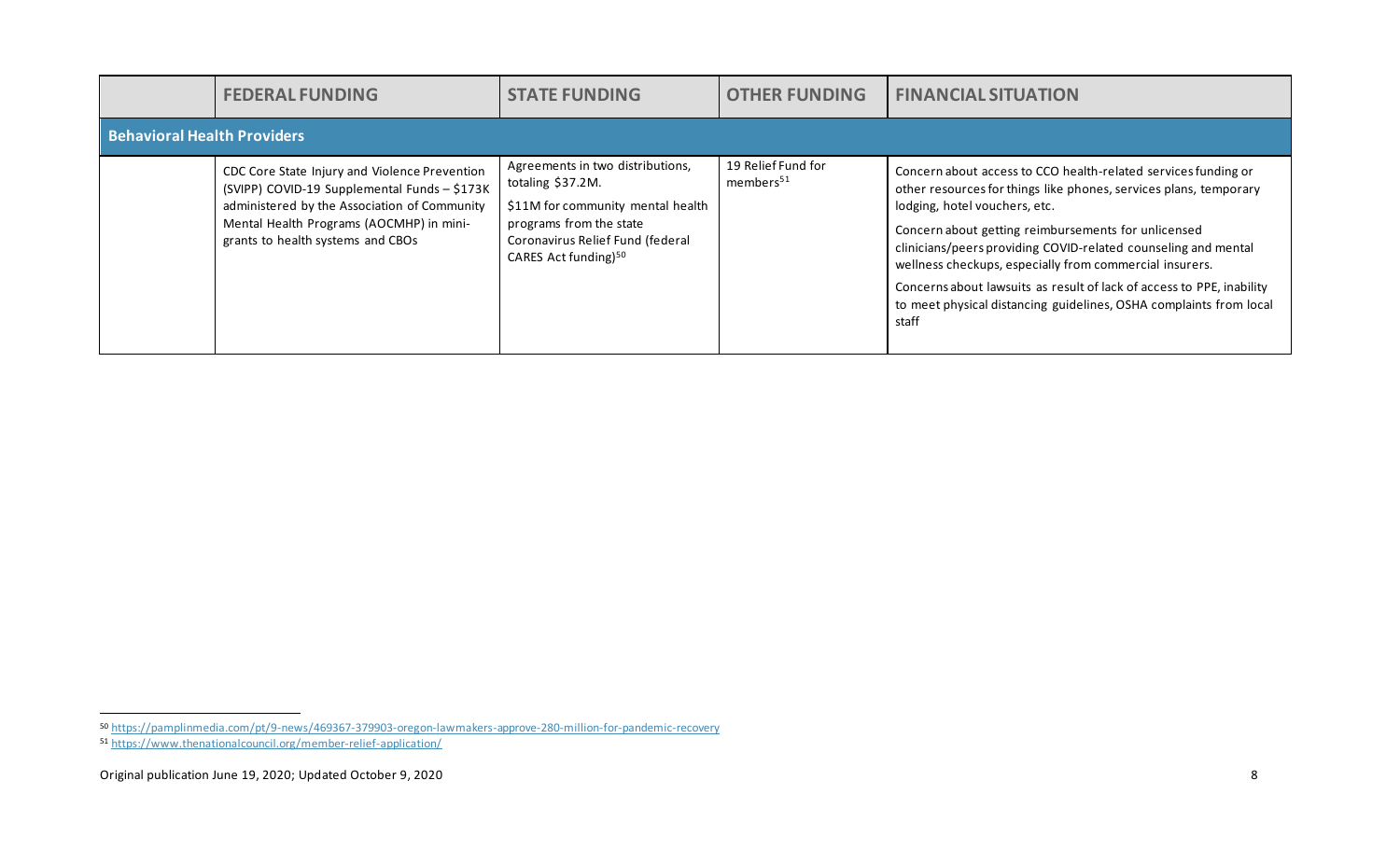|                                         | <b>FEDERAL FUNDING</b>                                                                                                                  | <b>STATE FUNDING</b> | <b>OTHER FUNDING</b>                                                                                                                                                            | <b>FINANCIAL SITUATION</b>                                                                                                                                                                                                                                                                                                                                                                                                                                                                                                                                                                                                                                                                                                                                                                                                                                                                                                                                       |  |  |  |
|-----------------------------------------|-----------------------------------------------------------------------------------------------------------------------------------------|----------------------|---------------------------------------------------------------------------------------------------------------------------------------------------------------------------------|------------------------------------------------------------------------------------------------------------------------------------------------------------------------------------------------------------------------------------------------------------------------------------------------------------------------------------------------------------------------------------------------------------------------------------------------------------------------------------------------------------------------------------------------------------------------------------------------------------------------------------------------------------------------------------------------------------------------------------------------------------------------------------------------------------------------------------------------------------------------------------------------------------------------------------------------------------------|--|--|--|
|                                         | <b>Dental Health Providers</b>                                                                                                          |                      |                                                                                                                                                                                 |                                                                                                                                                                                                                                                                                                                                                                                                                                                                                                                                                                                                                                                                                                                                                                                                                                                                                                                                                                  |  |  |  |
| All dental<br>providers                 | As of July 10, dentists eligible to apply for<br>CARES Act Provider Relief Fund (PRF)<br>distributions through PRF portal <sup>52</sup> |                      | ADA Foundation Charitable<br>Assistance Fund Grant<br>Program for dentists<br>Many Dental Care<br>Organization (DCO)<br>activities to support dental<br>providers <sup>53</sup> | Nationally, 74% of dentists applied for an SBA 7(a) PPP loan. Among<br>those, 50% had their application approved, 34% were waiting on a<br>decision and 15% were not approved. Of the dentists whose<br>applications were approved, 58% had received funds <sup>54</sup><br>As of April 20: 71.6% of Oregon respondents report volume of<br>collections at 5% or less what is typical and 39.4% are not paying any<br>staff (56% paying partially) $55$<br>As of May 18 <sup>th</sup> : 32.1% of Oregon respondents report volume of<br>collections at 5% or less what is typical, and 15.4% are not paying<br>any staff (26.5% paying staff partially) <sup>56</sup><br>As of July 13, 96% of Oregon respondents report being open, but<br>two-thirds of those that are open report lower patient volume than<br>usual. Only 4.4% report volume of collections at 5% or less what is<br>typical, and 3% are not paying any staff (8% paying staff partially) 57 |  |  |  |
| DCOs / oral<br>health<br>subcontractors |                                                                                                                                         |                      | Many CCO activities to<br>support oral health<br>subcontractors <sup>58</sup>                                                                                                   |                                                                                                                                                                                                                                                                                                                                                                                                                                                                                                                                                                                                                                                                                                                                                                                                                                                                                                                                                                  |  |  |  |

<sup>52</sup> Approximately \$15 B available nationally, pending provider applications. https://www.hhs.gov/about/news/2020/07/10/hhs-announces-over-4-billion-in-additional-relief-payments-to-providers-impacted-by-coronavirus-pandemic <sup>53</sup> DCO survey summary available on OHA's Provider Financial Supports webpage: <https://www.oregon.gov/OHA/FOD/Pages/Provider-Financial-Supports.aspx>

<sup>54</sup> <https://www.ada.org/en/publications/ada-news/2020-archive/april/third-wave-of-hpi-polling-shows-dentists-response-to-covid-19>

<sup>55</sup> <https://www.ada.org/en/science-research/health-policy-institute/covid-19-dentists-economic-impact/survey-results>

<sup>56</sup> ibid

<sup>57</sup> <https://surveys.ada.org/reports/RC/public/YWRhc3VydmV5cy01ZjBjNzZlNTQ1MDE1YzAwMGZlMjQ4ZjUtVVJfNWlJWDFFU01IdmNDUlVO>

<sup>58</sup> For more information about CCO and DCO activities to support providers:<https://www.oregon.gov/oha/FOD/Pages/Provider-Financial-Supports.aspx>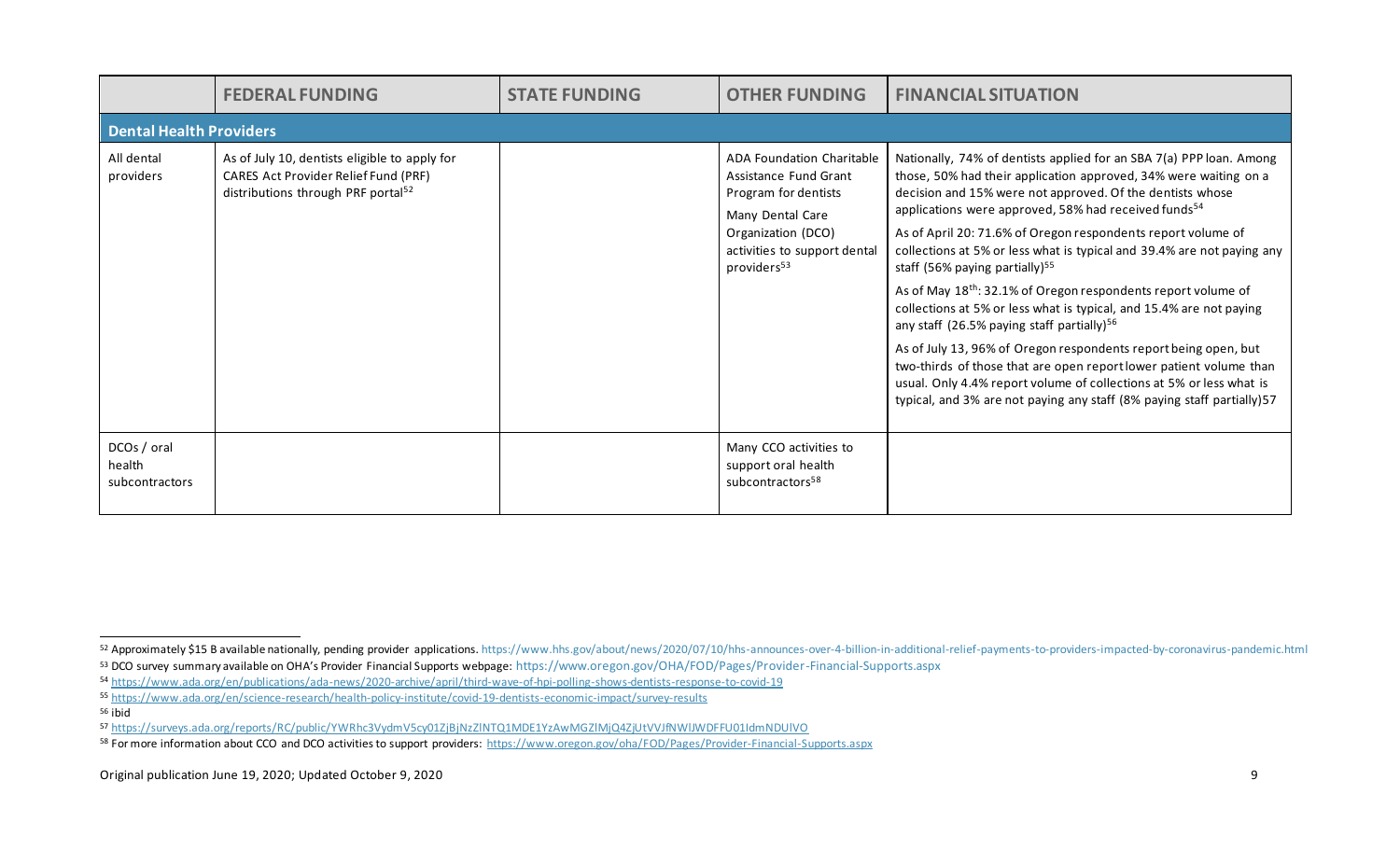|                                      | <b>FEDERAL FUNDING</b>                                                                                                                                                                                                                                                                                                                      | <b>STATE FUNDING</b>                                                                                                                                                                                                                                                                                                                                                                                                                                     | <b>OTHER FUNDING</b> | <b>FINANCIAL SITUATION</b>                                                                                                                                                                                                         |
|--------------------------------------|---------------------------------------------------------------------------------------------------------------------------------------------------------------------------------------------------------------------------------------------------------------------------------------------------------------------------------------------|----------------------------------------------------------------------------------------------------------------------------------------------------------------------------------------------------------------------------------------------------------------------------------------------------------------------------------------------------------------------------------------------------------------------------------------------------------|----------------------|------------------------------------------------------------------------------------------------------------------------------------------------------------------------------------------------------------------------------------|
| <b>Other Providers</b>               |                                                                                                                                                                                                                                                                                                                                             |                                                                                                                                                                                                                                                                                                                                                                                                                                                          |                      |                                                                                                                                                                                                                                    |
| Developmental<br><b>Disabilities</b> | Enhanced federal match rate in CARES Act                                                                                                                                                                                                                                                                                                    | Contingency/retainer funding for<br>100% average revenue (1 month),<br>plus 75% of average revenue (two<br>weeks) for congregate adult day<br>program and employment<br>providers <sup>59</sup><br>Temporary 10% rate increase for<br>24-hour residential service<br>providers <sup>60</sup><br>Temporary suspension of service<br>rate reductions in 24-hour<br>residential setting, foster care,<br>employment, and DSA service<br>rates <sup>61</sup> |                      | Most adult day service and employment providers participated in<br>the financial support plan (approximately 40+ providers). CMS<br>determined that additional funding beyond the six weeks would not<br>be possible <sup>62</sup> |
| Aging & People<br>with Disabilities  | Enhanced federal match rate in CARES Act.<br>\$13.6M for Area Agencies on Aging for meals,<br>Family Caregiver Support, supportive services,<br>and information and assistance<br>\$32.9M for CARES Act funding for Oregon<br>Skilled Nursing Facilities; <sup>63</sup> additional \$5B<br>allocated nationally as of July 22 <sup>64</sup> | Sustainability payments of 75% of<br>average revenue for 3 months for<br>Adult Day Service (ADS) providers<br>who were shut down67<br>\$3.35M for Long-Term Care facility<br>COVID-19 testing and training<br>Temporary 10% rate increase for<br>Rates for nursing facilities, assisted                                                                                                                                                                  |                      | Approximately 80% of ADS providers (<20) are participating in the<br>financial support program.                                                                                                                                    |

<sup>59</sup> <http://www.dhs.state.or.us/policy/spd/transmit/ar/2020/ar20057.pdf>

<sup>60</sup> <http://www.dhs.state.or.us/policy/spd/transmit/pt/2020/pt20057.pdf>

<sup>61</sup> <http://www.dhs.state.or.us/policy/spd/transmit/pt/2020/pt20059.pdf>

<sup>62</sup> <https://www.oregon.gov/DHS/SENIORS-DISABILITIES/DD/ODDS%20Resource%20Library/FAQ-Employment-DSA-Billing-Webinar.pdf>

<sup>63</sup> <https://www.hhs.gov/sites/default/files/skilled-nursing-facility-provider-relief-payment-state-breakdown.pdf>

<sup>64</sup> <https://skillednursingnews.com/2020/07/hhs-to-send-additional-5-billion-from-provider-relief-fund-to-all-nursing-homes-in-u-s/>

<sup>67</sup> <https://www.leadingageoregon.org/assets/Adult%20Day%20Services%20Providers%20Letter%20re%20Payment%20During%20Suspension-032520.pdf>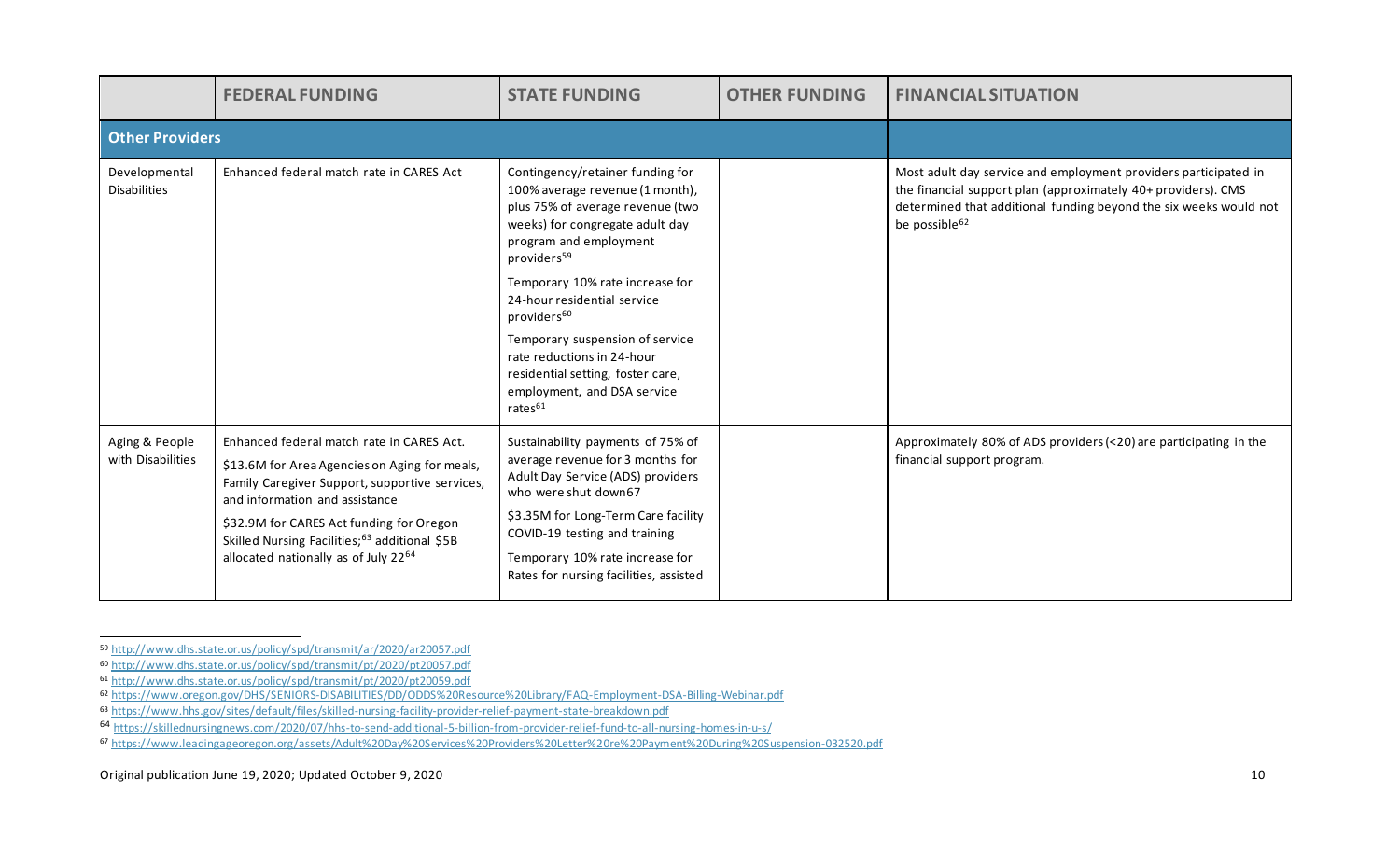|                                                | <b>FEDERAL FUNDING</b>                                                                                                                                                                                                                                                                                                       | <b>STATE FUNDING</b>                                                                                                                                                                                                                     | <b>OTHER FUNDING</b> | <b>FINANCIAL SITUATION</b> |
|------------------------------------------------|------------------------------------------------------------------------------------------------------------------------------------------------------------------------------------------------------------------------------------------------------------------------------------------------------------------------------|------------------------------------------------------------------------------------------------------------------------------------------------------------------------------------------------------------------------------------------|----------------------|----------------------------|
| <b>Other Providers</b>                         |                                                                                                                                                                                                                                                                                                                              |                                                                                                                                                                                                                                          |                      |                            |
|                                                | CARES Act Provider Relief Fund (PRF)<br>distributions to Medicaid providers65<br>\$1.1B in Medicare Accelerated and Advance<br>Payment loans to Oregon hospitals and skilled<br>nursing facilities as of May 266<br>\$0.76M for Aging and Disability Resource<br>Connection (ADRC) COVID-19 Rapid<br>Assessment and Services | living facilities, residential care<br>facilities68                                                                                                                                                                                      |                      |                            |
| Behavioral<br>Rehabilitative<br>Services (BRS) |                                                                                                                                                                                                                                                                                                                              | Supplemental 3-month payment to<br>cover maintenance costs associated<br>with COVID related to housing and<br>providing basic education and<br>support to BRS clients who would<br>normally be in school (OHA, DHS,<br>OYA joint effort) |                      |                            |

<sup>65</sup> Approximately \$15 B available nationally, pending provider applications[. https://www.hhs.gov/about/news/2020/06/09/hhs-announces-enhanced-provider-portal-relief-fund-payments-for-safety-net-hospitals-medicaid-chip](https://www.hhs.gov/about/news/2020/06/09/hhs-announces-enhanced-provider-portal-relief-fund-payments-for-safety-net-hospitals-medicaid-chip-providers.html)[providers.html](https://www.hhs.gov/about/news/2020/06/09/hhs-announces-enhanced-provider-portal-relief-fund-payments-for-safety-net-hospitals-medicaid-chip-providers.html)

<sup>66</sup> [https://www.cms.gov/files/document/covid-accelerated-and-advance-payments-state.pdf#:~:text=Medicare%20Accelerated%20and%20Advance%20Payments%20State-by-](https://www.cms.gov/files/document/covid-accelerated-and-advance-payments-state.pdf#:~:text=Medicare%20Accelerated%20and%20Advance%20Payments%20State-by-State%20and%20by,used%20to%20pay%20out%20Medicare%20claims%20each%20day)

[State%20and%20by,used%20to%20pay%20out%20Medicare%20claims%20each%20day.](https://www.cms.gov/files/document/covid-accelerated-and-advance-payments-state.pdf#:~:text=Medicare%20Accelerated%20and%20Advance%20Payments%20State-by-State%20and%20by,used%20to%20pay%20out%20Medicare%20claims%20each%20day)

<sup>68</sup> http://www.dhs.state.or.us/policy/spd/transmit/pt/2020/pt20078.pdf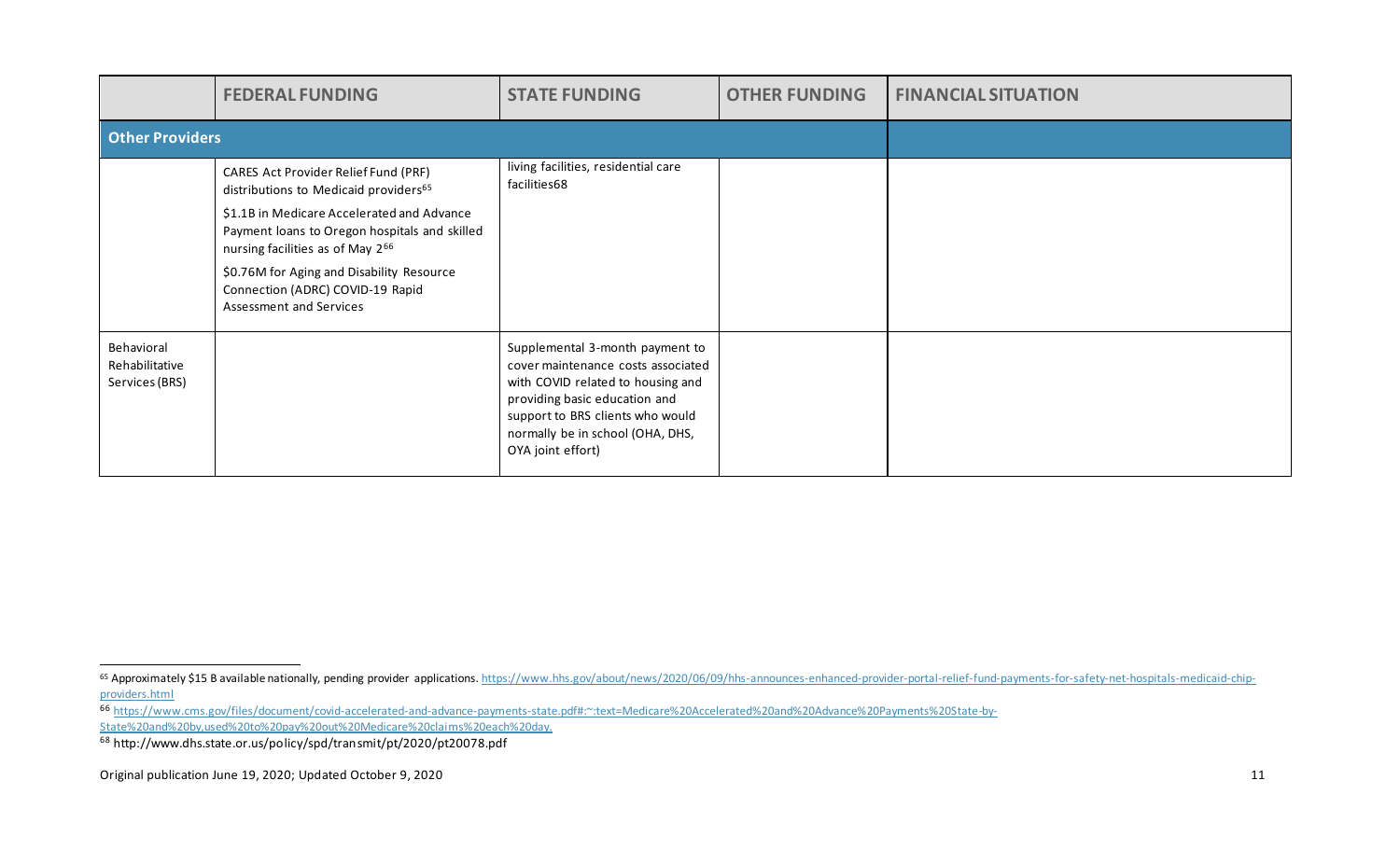|                                                     | <b>FEDERAL FUNDING</b> | <b>STATE FUNDING</b>                                                                                                                                                                                                                                                                                                                             | <b>OTHER FUNDING</b>                                                                   | <b>FINANCIAL SITUATION</b>                                                                                                                                                                                                                                                                                                                                                                                                                                                                                                                                                                                                                     |
|-----------------------------------------------------|------------------------|--------------------------------------------------------------------------------------------------------------------------------------------------------------------------------------------------------------------------------------------------------------------------------------------------------------------------------------------------|----------------------------------------------------------------------------------------|------------------------------------------------------------------------------------------------------------------------------------------------------------------------------------------------------------------------------------------------------------------------------------------------------------------------------------------------------------------------------------------------------------------------------------------------------------------------------------------------------------------------------------------------------------------------------------------------------------------------------------------------|
| <b>Other Providers</b>                              |                        |                                                                                                                                                                                                                                                                                                                                                  |                                                                                        |                                                                                                                                                                                                                                                                                                                                                                                                                                                                                                                                                                                                                                                |
| Complementary<br>and Alternative<br>Medicine (CAM)  |                        |                                                                                                                                                                                                                                                                                                                                                  |                                                                                        | Oregon Association of Acupuncturists (OAA) surveyed their<br>members and ~25% of the 1,500 OAA licensed acupuncturists in<br>Oregon responded<br>Estimated \$12,000 - \$24,000 loss in income per<br>acupuncturist from mid-March through mid-July<br>considering two months of closure and an estimated and<br>optimistic 50% capacity for the following two months.<br>As of May 27, 2020 the last day to complete the survey,<br>almost 90% of respondents were at 50% or less capacity,<br>with nearly 50% of respondents at 20-30% capacity.<br>Many clinics are still not open due to difficulty obtaining<br>PPE and other necessities. |
| Non-emergent<br>medical<br>transportation<br>(NEMT) |                        | Early release of \$98M for CCO<br><b>Quality Pool</b><br>Suspended 2020 CCO withhold April<br>- December (\$18.8M/month)                                                                                                                                                                                                                         | CCO activities to support<br>providers <sup>69</sup>                                   | National information about the impact of COVID-19 on<br>transportation industry <sup>70</sup>                                                                                                                                                                                                                                                                                                                                                                                                                                                                                                                                                  |
| Traditional<br><b>Health Workers</b><br>(THWs)      |                        | \$25M community-based<br>organization state coronavirus<br>Relief Fund (federal CARES Act<br>funding) for outreach, contract<br>tracing, and connecting individuals<br>to social services to support<br>isolation and quarantine; <sup>71</sup> \$9.8M<br>awarded to 180 organizations as of<br>July 31 for first quarter funding. <sup>72</sup> | CCO and foundation grants<br>to community-based<br>organizations (that employ<br>THWs) | Clinics participating in a recent HRS webinar hosted by OHA and<br>ORPRN noted a need for more support of CHWs and other<br>traditional health workers and community paramedics (via HRS) due<br>to the pandemic.<br>Community Health Workers are advocating at the national level<br>For CMS to include guidance for states to reimburse CHWs for<br>the full range of services provided in interim guidance for states<br>(https://chw.upenn.edu/2020/04/17/callstoaction/)<br>To include CHW workforce in a future stimulus bill                                                                                                            |

<sup>69</sup> For more information about CCO activities to support providers:<https://www.oregon.gov/oha/FOD/Pages/Provider-Financial-Supports.aspx>

<sup>70</sup> <https://www.blackcarnews.com/article/how-transportation-providers-can-survive-the-covid-19-pandemic-prepare-for-economic-recovery>

<sup>71</sup> <https://www.oregon.gov/oha/ERD/Pages/COVID-19-Funding-Opportunity.aspx>

<sup>72</sup> <https://www.oregon.gov/oha/ERD/Pages/OHA-funds-170-community-groups-support-contact-tracing-outreach-combat-COVID-19.aspx>